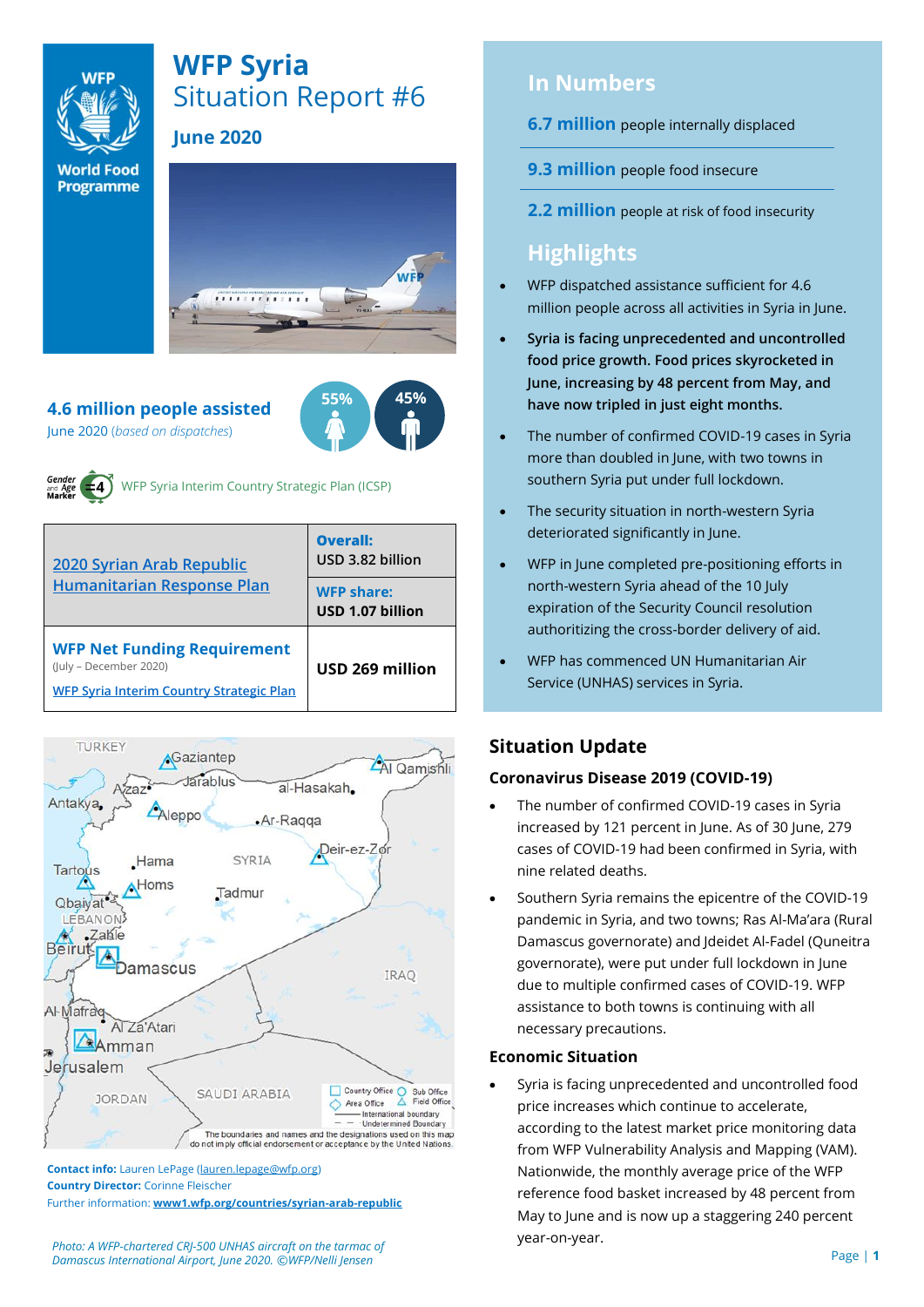As of June 2020, food prices have tripled in just eight months (since November 2019), with the average price of the reference food basket reaching 23.5 times the five-year pre-crisis average; the highest ever recorded.



- Spurred by the deteriorating economic situaton, a number of incidents involving people not registered for WFP assistance requesting food assistance has been reported. In north-western Syria, distributions at a distribution point in Idlib governorate were temporarily halted on 08 June as non-beneficiaries forcefully attempted to take WFP food.
- In western Syria, more than 3,000 people not registered for WFP assistance gathered at a WFP distribution in Tartous governorate on 15 June requesting food assistance. Following the incident, WFP's cooperating partner in the area met with local community leaders to explain WFP's beneficiary selection approach and conducted assessements to identify newly vulnerable households eligible for General Food Assistance (GFA).

#### **North-Western Syria**

- After three months of relative calm following the 06 March ceasefire, the security situation in north-western Syria deteriorated significantly in June. Airstrikes resumed across multiple areas of southern Idlib and northern Hama governorate, resulting in the displacement of thousands of civilians.
- In anticipation of the 10 July expiry and possible nonrenewal of the Security Council resolution which authorizes cross-border delivery of humanitarian aid, WFP in June completed the pre-positioning of more than two months worth of food stocks in north-western Syria.
- WFP reached 1.3 million people in north-western Syria under the June GFA distribution cycle and reached 149,100 people with emergency food assistance through

ready-to-eat rations (RTEs). WFP also assisted 65,900 children with nutrition assistance.

#### **North-Eastern Syria**

- In June, WFP completed distributions of two months' worth of food rations in the IDP camps of north-eastern Syria that started in mid-May. WFP adapted its operations to ensure the safety and security of staff and beneficiaries while limiting COVID-19 exposure risk.
- WFP delivered food for 890,000 people across the northeastern governorates of Al-Hasakeh, Ar-Raqqa and Deir Ezzor in June.

#### **Southern Syria**

- The security situation in southern Syria remained volatile in June. Operations in Dar'a governorate resumed in mid-June following a temporary suspension of food dispatches in May due to insecurity across the western countryside of the governorate.
- WFP delivered food for 1 million people across the southern governorates of As-Sweida, Dar'a, Damascus, Rural Damascus, and Quneitra in June.

#### **WFP Response**

- WFP dispatched humanitarian assistance sufficient for an estimated 4.6 million people across all activities in Syria in June.
- A total of USD 1.9 million in cash-based transfers (CBT) was distributed to 150,800 WFP beneficiaries across three activities: Nutrition (Malnutrition prevention support to pregnant and lactating women and girls), Livelihoods and Resilience, and School Feeding (support to out-of-school children).
- As part of the COVID-19 response, WFP is supporting UNICEF and UNFPA with the priovision of hygiene items through WFPs CBT programmes. In June, a total of USD 195,800 from both agencies were distributed to 174,800 beneficiaries through WFP's CBT delivery mechanism.

#### **General Food Assistance (GFA) Programme**

- In June, WFP dispatched GFA sufficient for some 4.5 million people across all 14 Syrian governorates.
- Cross-border deliveries from Turkey accounted for 26 percent of the total WFP general food assistance dispatched. This includes food rations for some 1.2 million people areas of Idlib and Aleppo governorate inaccessible from inside Syria.
- Working with UNICEF, soap is included in all WFP GFA food rations, as well as drawing kits to children in 250,000 families across UNICEF-targeted areas.

#### **Livelihood and Resilience Programme**

• In June, WFP reached some 64,000 people under its livelihood and resilience projects across Rural Damascus, Dar'a, Quneitra, As-Sweida. Aleppo, Homs, Hama, Lattakia, Tartous and Deir Ezzor governorates.